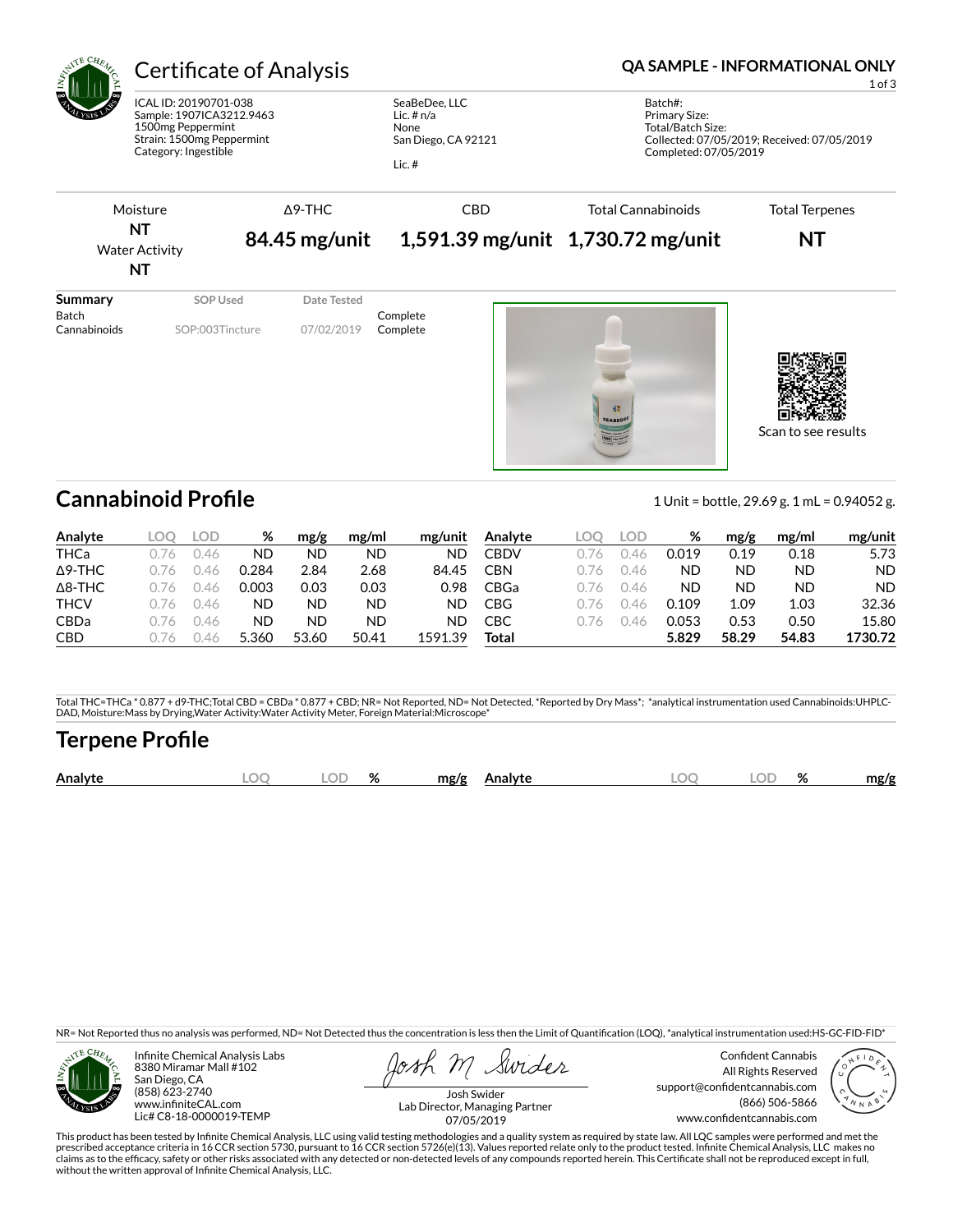

ICAL ID: 20190701-038 Sample: 1907ICA3212.9463 1500mg Peppermint Strain: 1500mg Peppermint Category: Ingestible

SeaBeDee, LLC Lic. # n/a None San Diego, CA 92121

Lic. #

Batch#:

Completed: 07/05/2019

Primary Size: Total/Batch Size: Collected: 07/05/2019; Received: 07/05/2019

2 of 3

**Residual Solvent Analysis**

| Category 1 | $\sim$ $\sim$ $\sim$<br>www. | LOD | Limit | <b>Status</b> | Category 2 | LOO | LOD | Limit | Status | Category 2 | nr<br>. w | LOD | ∟imi' | Status |
|------------|------------------------------|-----|-------|---------------|------------|-----|-----|-------|--------|------------|-----------|-----|-------|--------|
|            |                              |     |       |               |            |     |     |       |        |            |           |     |       |        |

NR= Not Reported thus no analysis was performed, ND= Not Detected thus the concentration is less then the Limit of Quantification (LOQ) ,\*analytical instrumentation used=HS-GC-FID-FID\*

## **Heavy Metal Screening**

|  |  | ے<br>ــ<br>-<br>$\sim$ | -<br>ы |  |  |
|--|--|------------------------|--------|--|--|
|--|--|------------------------|--------|--|--|

NR= Not Reported thus no analysis was performed, ND= Not Detected thus the concentration is less then the Limit of Quantification (LOQ), \*analytical instrumentation used:ICP-MS\*

#### **Microbiological Screening**

| oculi<br>uu<br>. |  |
|------------------|--|
|                  |  |

ND=Not Detected; \*analytical instrumentation used:qPCR\*



Infinite Chemical Analysis Labs 8380 Miramar Mall #102 San Diego, CA (858) 623-2740 www.infiniteCAL.com Lic# C8-18-0000019-TEMP

Josh M Swider

Confident Cannabis All Rights Reserved support@confidentcannabis.com (866) 506-5866 www.confidentcannabis.com



Josh Swider Lab Director, Managing Partner 07/05/2019

This product has been tested by Infinite Chemical Analysis, LLC using valid testing methodologies and a quality system as required by state law. All LQC samples were performed and met the prescribed acceptance criteria in 16 CCR section 5730, pursuant to 16 CCR section 5726(e)(13). Values reported relate only to the product tested. Infinite Chemical Analysis, LLC makes no<br>claims as to the efficacy, safety o without the written approval of Infinite Chemical Analysis, LLC.